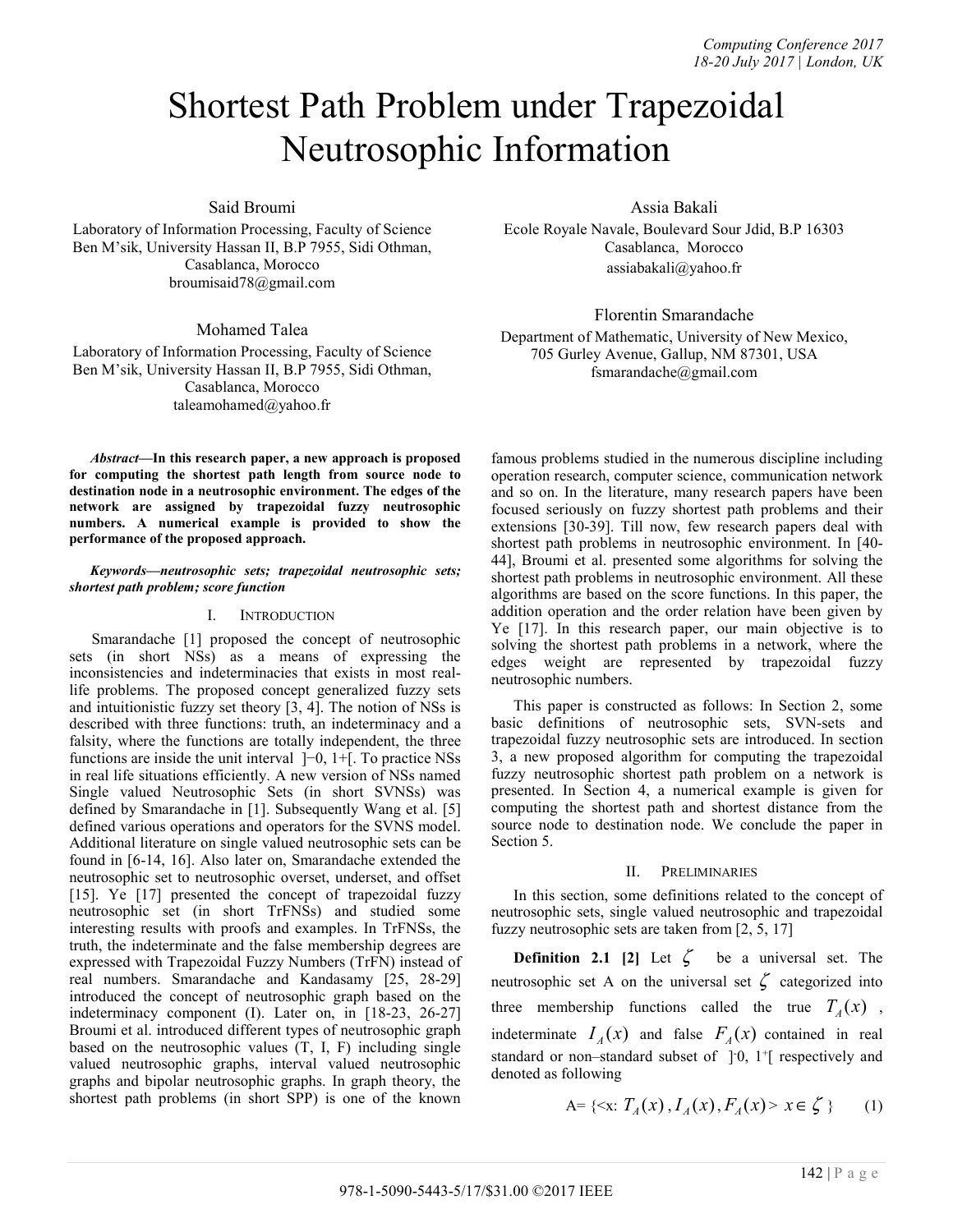*Computing Conference 2017 18-20 July 2017 | London, UK* 

**Definition 2.2** [5] Let  $\zeta$  be a universal set. The single valued neutrosophic sets (in short SVNS) A on the universal is denoted as following:

A= {A(x), I<sub>A</sub>(x), F<sub>A</sub>(x)>, x ∈ 
$$
\zeta
$$
} (2)

The function  $T_A(x) \in [0, 1]$ ,  $I_A(x) \in [0, 1]$  and  $I_A(x) \in [0, 1]$  are named "degree of truth, indeterminacy

and falsity membership of x in A", satisfy the following condition:

$$
0 \le T_A(x) + I_A(x) + F_A(x) \le 3 \tag{3}
$$

**Definition 2.3 [17].** Let  $\zeta$  be a universal set and  $\psi$  [0, 1] be *the sets of all trapezoidal fuzzy numbers on [0, 1].* The trapezoidal fuzzy neutrosophic sets ( in short TrFNSs) *A* on the universal is denoted as following:

$$
\breve{A} = \{ \langle x, \breve{T}_A(x), \breve{I}_A(x), \breve{F}_A(x) \rangle, \ x \in \zeta \ \}
$$
 (4)

Where  $\overline{T}_A(x)$ :  $\zeta \to \psi[0,1]$ ,  $\overline{I}_A(x)$ :  $\zeta \to \psi[0,1]$  and where  $\overrightarrow{F}_A(x): \zeta \to \psi[0,1]$ . The trapezoidal fuzzy numbers

$$
\widetilde{T}_A(x) = (\mathrm{T}_A^1(x), \mathrm{T}_A^2(x), \mathrm{T}_A^3(x), \mathrm{T}_A^4(x)), \tag{5}
$$

$$
\tilde{I}_A(x) = (I_A^1(x), I_A^2(x), I_A^3(x), I_A^4(x))
$$
 and (6)

 $\widetilde{F}_A(x) = (F_A^1(x), F_A^2(x), F_A^3(x), F_A^4(x))$ , respectively denotes degree of truth, indeterminacy and falsity membership of x in  $A \quad \forall x \in \zeta$ .

$$
0 \le T_A^4(x) + I_A^4(x) + F_A^4(x) \le 3. \tag{7}
$$

For notational convenience, the trapezoidal fuzzy neutrosophic value  $(TrFNV)$   $\tilde{A}$  is denoted by  $\breve{A} = \langle (t_1, t_2, t_3, t_4), (t_1, t_2, t_3, t_4), (f_1, f_2, f_3, f_4) \rangle$  where,

$$
(T_A^1(x), T_A^2(x), T_A^3(x), T_A^4(x)) = (t_1, t_2, t_3, t_4),
$$
 (8)

$$
(I_A^1(x), I_A^2(x), I_A^3(x), I_A^4(x)) = (i_1, i_2, i_3, i_4)
$$
, and (9)

$$
(F_A^1(\mathbf{x}), F_A^2(\mathbf{x}), F_A^3(\mathbf{x}), F_A^4(\mathbf{x})) = (f_1, f_2, f_3, f_4) \quad (10)
$$

with  $t_1 \le t_2 \le t_3 \le t_4$ ,  $i_1 \le i_2 \le i_3 \le i_4$  and  $f_1 \leq f_2 \leq f_3 \leq f_4$ 

where, the truth membership function is given as bellow:

$$
\widetilde{T}_A(x) = \begin{cases}\n\frac{x - t_1}{t_2 - t_1} & t_1 \leq x \leq t_2 \\
1 & t_2 \leq x \leq t_3 \\
\frac{x - t_1}{t_2 - t_1} & t_3 \leq x \leq t_4 \\
0 & \text{otherwise}\n\end{cases} \tag{11}
$$

The indeterminacy membership is given as below:

$$
\bar{I}_A(\mathbf{x}) = \begin{cases}\n\frac{x - i_1}{i_2 - i_1} & i_1 \le x \le i_2 \\
1 & i_2 \le x \le i_3 \\
\frac{i_4 - x}{i_4 - i_3} & i_3 \le x \le i_4 \\
0 & \text{otherwise}\n\end{cases} \tag{12}
$$

And the falsity membership function is given as below:

$$
\widetilde{F}_A(x) = \begin{cases}\n\frac{x - f_1}{f_2 - f_1} & f_1 \le x \le f_2 \\
1 & f_2 \le x \le f_3 \\
\frac{f_4 - x}{f_4 - f_3} & f_3 \le x \le f_4 \\
0 & \text{otherwise}\n\end{cases}
$$
\n(13)

**Definition 2.4 [17].** The trapezoidal fuzzy neutrosophic number  $\breve{A} = \langle (t_1, t_2, t_3, t_4), (t_1, t_2, t_3, t_4), (f_1, f_2, f_3, f_4) \rangle$  is said to be trapezoidal fuzzy neutrosophic zero if and only if

$$
(t1, t2, t3, t4) = (0, 0, 0, 0), (i1, i2, i3, i4) = (1, 1, 1, 1) and (f1, f2, f3, f4) = (1, 1, 1, 1, 1)
$$
(14)

**Definition 2.5 [17].** Let *A*<sup>1</sup> Ų and  $\tilde{A}_2$  two TrFNVs defined on the set of real numbers, denoted as :

$$
\overline{A}_1 = \langle (a_1, a_2, a_3, a_4), (b_1, b_2, b_3, b_4), (c_1, c_2, c_3, c_4) \rangle \text{ and } \n\overline{A}_2 = \langle (e_1, e_2, e_3, e_4), (f_1, f_2, f_3, f_4), (g_1, g_2, g_3, g_4) \rangle \text{ and } \eta > 0. \n\text{Hence, the operations rules are defined as following:}\n\sqrt{(a_1 + e_1 - a_1 e_1), (a_2 + e_2 - a_2 e_2),}
$$

(i) 
$$
\tilde{A}_1 \oplus \tilde{A}_2 = \begin{pmatrix} (a_1 + e_1 - a_1e_1), (a_2 + e_2 - a_2e_2), \\ (a_3 + e_3 - a_3e_3), (a_4 + e_4 - a_4e_4), \\ ((b_1 f_1), (b_2 f_2), (b_3 f_3), (b_4 f_4)), \\ (c_1 g_1), (c_2 g_2), (c_3 g_3), (c_4 g_4) \end{pmatrix}
$$
 (15)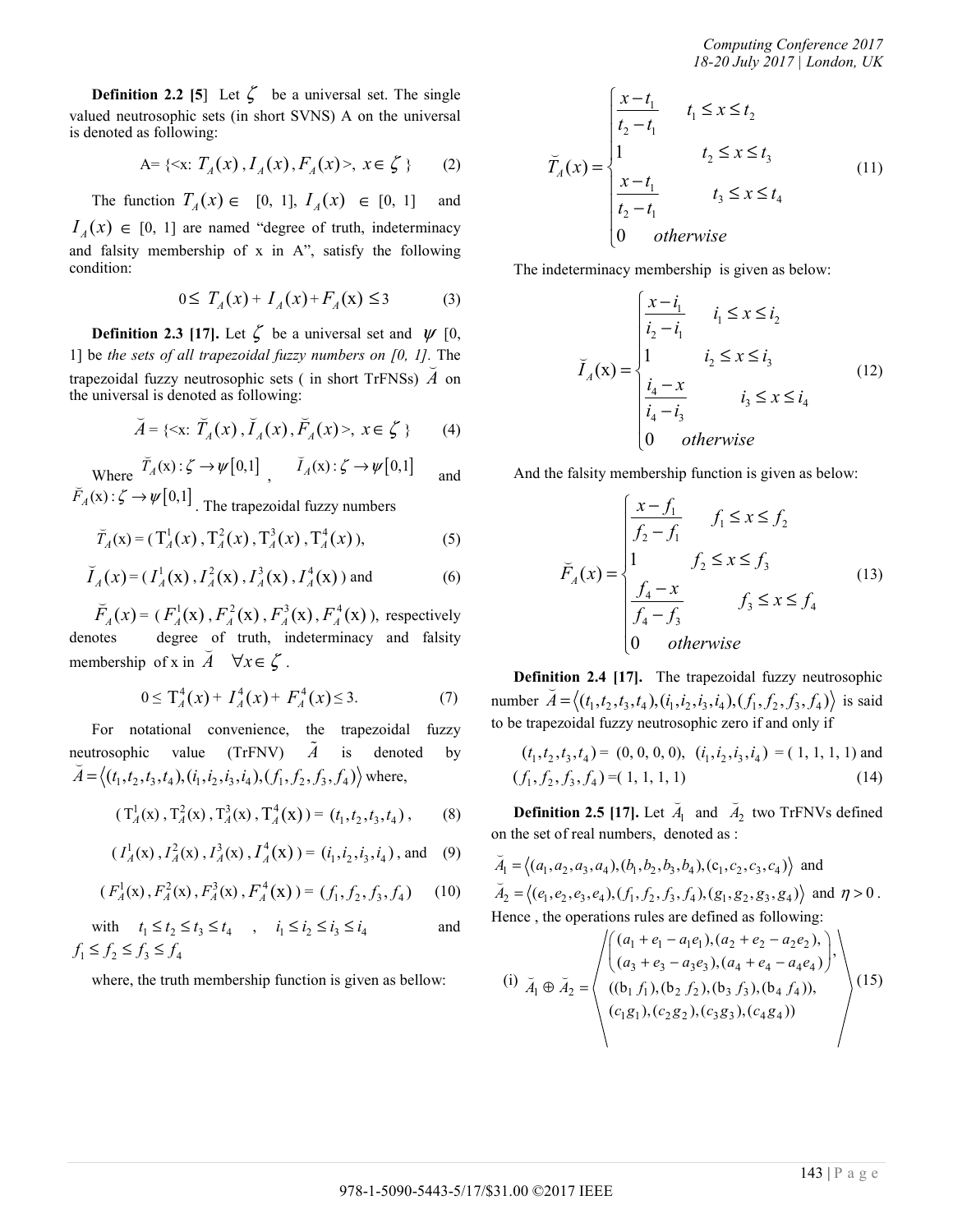(ii) 
$$
\vec{A}_1 \otimes \vec{A}_2 = \begin{pmatrix} (a_1e_1, a_2e_2, a_3e_3, a_4e_4), & (b_1 + f_1 - b_1f)_1, (b_2 + f_2 - b_2f_2), (b_3 + f_3 - b_3f_3), (b_4 + f_4 - b_4f_4), (c_1 + g_1 - c_1g_1), (c_2 + g_2 - c_2g_2), (c_3 + g_3 - c_3g_3), (c_4 + g_4 - c_4g_4) \end{pmatrix}
$$
 (16)  
\n(iii) 
$$
\vec{nA} = \begin{pmatrix} (1 - (1 - a_1)^{\eta}), (1 - (1 - a_2)^{\eta}), (1 - (1 - a_3)^{\eta}), (1 - (1 - a_4)^{\eta}) \end{pmatrix}
$$
 (17)  
\n(iv) 
$$
\vec{A}_1^{\eta} = \begin{pmatrix} (a_1^{\eta}, a_2^{\eta}, a_3^{\eta}, a_4^{\eta}), ((1 - (1 - b_1)^{\eta}), (1 - (1 - b_2)^{\eta}), (1 - (1 - b_3)^{\eta}), 1 - (1 - b_4)^{\eta}), \end{pmatrix}
$$

where  $\eta > 0$  (18)

**Ye** [17] gave the definition of score function  $s(\vec{A}_1)$  and accuracy function  $H(\vec{A}_1)$  to compare the grades of TrFNS. These functions shows that greater is the value, the greater is the TrFNS and by using these concept paths can be ranked.

 $((1-(1-c_1)^{\eta}), (1-(1-c_2)^{\eta}), (1-(1-c_3)^{\eta})), (1-(1-c_4)^{\eta})$ 

**Definition 2.6**. Let *A*<sup>1</sup> Ų be a TrFNV denoted as

 $\widetilde{A}_1 = \langle (t_1, t_2, t_3, t_4), (i_1, i_2, i_3, i_4), (f_1, f_2, f_3, f_4) \rangle$  Hence, the score function and the accuracy function of TrFNV are denoted as below:

(i) 
$$
s(\vec{A}_1) = \frac{1}{12} \begin{bmatrix} 8 + (t_1 + t_2 + t_3 + t_4) - (i_1 + i_2 + i_3 + i_4) \\ -(f_1 + f_2 + f_3 + f_4) \end{bmatrix}
$$
 (19)

(ii) 
$$
H(\check{A}_1) = \frac{1}{4} \Big[ (t_1 + t_2 + t_3 + t_4) - (f_1 + f_2 + f_3 + f_4) \Big]
$$
 (20)

In order to make a comparisons between two TrFNV, Ye **[17]**, presented the order relations between two TrFNVs.

**Definition 2.7** Let *A*<sup>1</sup> J and  $\tilde{A}_2$  be two TrFNV defined on the set of real numbers , denoted as

$$
\breve{A}_1 = \langle (t_1, t_2, t_3, t_4), (i_1, i_2, i_3, i_4), (f_1, f_2, f_3, f_4) \rangle
$$
 and

 $\breve{A}_2 = \langle (p_1, p_2, p_3, p_4), (q_1, q_2, q_3, q_4), (r_1, r_2, r_3, r_4) \rangle$ . Hence, the ranking method is defined as follows:

*1)* If  $s(\overline{A}_1) > s(\overline{A}_2)$ , then  $\overline{A}_1$  is greater than  $\overline{A}_2$ , that is,  $\overline{A}_1$ is superior to  $A_2$ , denoted by  $A_1 \succ A_2$ <br>is superior to  $A_2$ , denoted by  $A_1 \succ A_2$ 

z) If  $s(A_1) = s(A_2)$ , and  $H(A_1) > H(A_2)$  then  $A_1$  is 2) It  $s(A_1) = s(A_2)$ , and  $H(A_1) > H(A_2)$  then  $A_1$  is<br>greater than  $A_2$ , that is,  $A_1$  is superior to  $A_2$ , denoted by greater tr<br> $\overline{A}_1 \succ \overline{A}_2$ .

#### III. TRFN- SHORTEST PATH PROBLEM

In this section, the edge length in a network is considered to be trapezoidal fuzzy neutrosophic number. To find the shortest path in a network , where the edges are characterized by trapezoidal fuzzy neutrosophic number. We present the following procedure:

**Step 1** Suppose  $\tilde{d}_1 = \langle (0, 0, 0, 0), (1, 1, 1, 1), (1, 1, 1, 1) \rangle$ and label the source node1 as  $[\tilde{d}_1 = < (0, 0, 0, 0), (1, 1, 1, 1), (1, 1, 1)]$  $1, 1, 1 \geq -1$ 

Let n is the destination node.

**Step 2:** Select 
$$
\tilde{d}_j = \min \{ \tilde{d}_i \oplus \tilde{d}_{ij} \}
$$
 for all  $j = 2, 3, ..., n$ .

**Step 3:** If the minimum provided correspond to one value of i then label node j as  $[\tilde{d}_j, i]$ . If the minimum provided correspond to several values of i, then it indicate that there exist more than one TrFN-path between the source node and the node j. Hence the TrFN-distance along path is  $\tilde{d}_j$ , so select any value of i.

**Step 4:** Set the destination node n be labeled as  $[\tilde{d}_n, l]$ , then the TrFN-shortest path distance from source node to destination node is  $\tilde{d}_n$ .

**Step 5:** Since the destination node n is labeled  $[\tilde{d}_n, l]$ . In order to find the TrFN-shortest path connecting the source node and the destination node, identify the label of the node *l*. Set it as  $[\tilde{d}_l, p]$ , Repeat step 2 and step 3 until the node 1 is obtained.

**Step 6:** To obtain the TrFN-shortest path, we should joining all the nodes provided by the step 5.

#### IV. ILLUSTRATIVE EXAMPLE

Consider a small network shown in the following figure 1 in which each edge length is represented by a trapezoidal fuzzy neutrosophic number (see table 1). This network includes 6 nodes and 8 directed edges. This problem is to compute the shortest path between source node and destination node in the given network.



Fig. 1. Trapezoidal fuzzy neutrosophic network

The edges weight of the trapezoidal fuzzy neutrosophic network are represented by trapezoidal fuzzy neutrosophic numbers.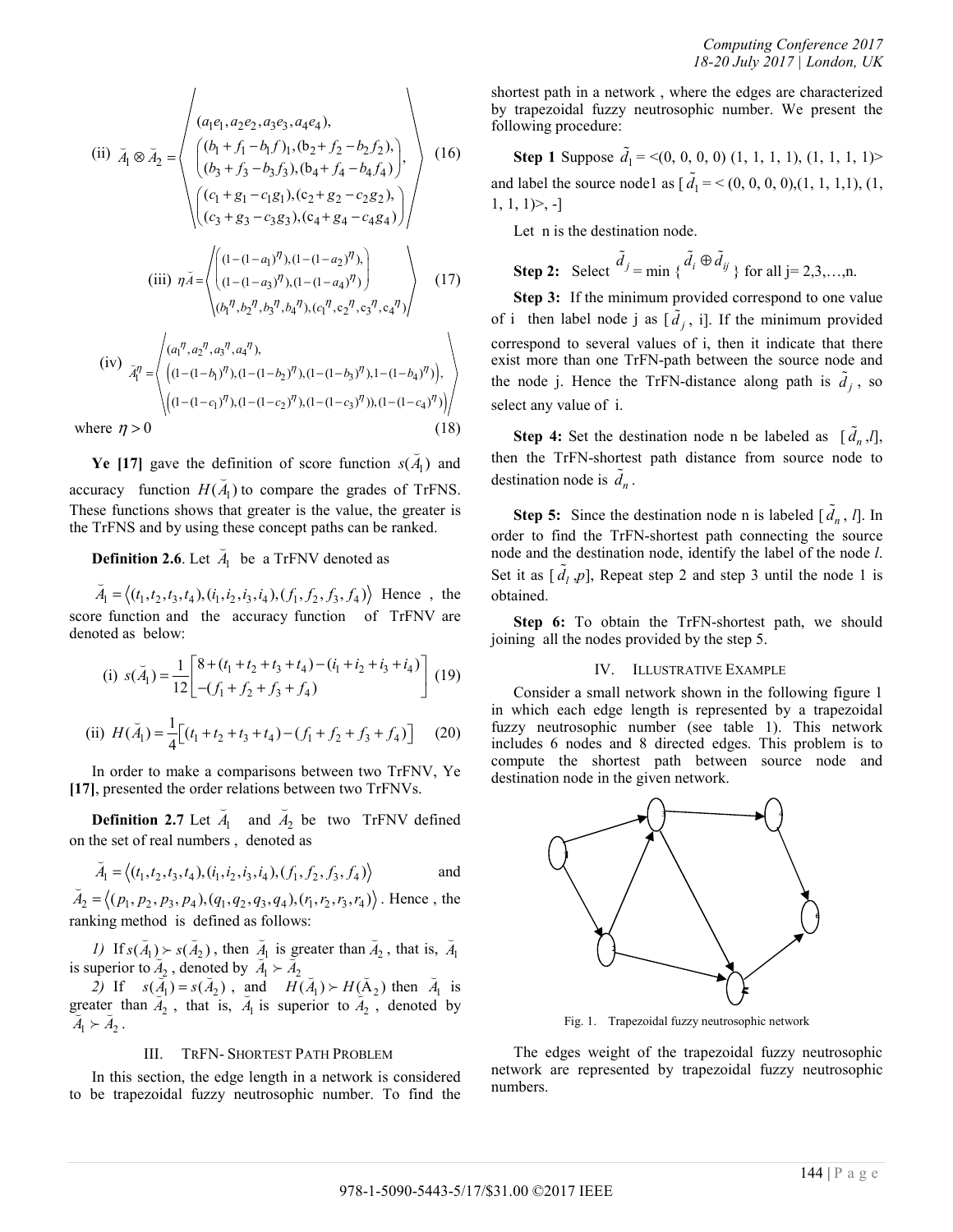| Edges   | Trapezoidal fuzzy neutrosophic distance                                            |
|---------|------------------------------------------------------------------------------------|
| $1 - 2$ | $\leq$ (0.1, 0.2, 0.3, 0.5), (0.2, 0.3, 0.5, 0.6), (0.4, 0.5, 0.6, 0.8) $\geq$     |
| $1 - 3$ | $\langle (0.2, 0.4, 0.5, 0.7), (0.3, 0.5, 0.6, 0.9), (0.1, 0.2, 0.3, 0.4) \rangle$ |
| $2 - 3$ | $\langle (0.3, 0.4, 0.6, 0.7), (0.1, 0.2, 0.3, 0.5), (0.3, 0.5, 0.7, 0.9) \rangle$ |
| $2 - 5$ | $\langle (0.1, 0.3, 0.4, 0.5), (0.3, 0.4, 0.5, 0.7), (0.2, 0.3, 0.6, 0.7) \rangle$ |
| $3 - 4$ | $\langle (0.2, 0.3, 0.5, 0.6), (0.2, 0.5, 0.6, 0.7), (0.4, 0.5, 0.6, 0.8) \rangle$ |
| $3 - 5$ | $\langle (0.3, 0.6, 0.7, 0.8), (0.1, 0.2, 0.3, 0.4), (0.1, 0.4, 0.5, 0.6) \rangle$ |
| $4-6$   | $\langle (0.4, 0.6, 0.8, 0.9), (0.2, 0.4, 0.5, 0.6), (0.1, 0.3, 0.4, 0.5) \rangle$ |
| 5-6     | $\langle (0.2, 0.3, 0.4, 0.5), (0.3, 0.4, 0.5, 0.6), (0.1, 0.3, 0.5, 0.6) \rangle$ |

TABLE I. THE EDGES WEIGHT OF THE TRAPEZOIDAL FUZZY NEUTROSOPHIC GRAPHS

Using the algorithm proposed in section 2, we can determine the shortest path between any two nodes. Let node 1 is the source node and node 6 is the destination node.

Suppose  $\tilde{d}_1$  = <(0, 0, 0, 0), (1, 1, 1, 1), (1, 1, 1, 1)> and label the source node 1 as  $[<(0, 0, 0, 0), (1, 1, 1, 1), (1, 1, 1, 1)]$ 1) > ,-], the value  $\tilde{d}_2$ ,  $\tilde{d}_3$ ,  $\tilde{d}_4$ ,  $\tilde{d}_5$  and  $\tilde{d}_5$  can be computed following the iterations described below:

**Iteration1:** The node 2 has on predecessor, which is node 2. Following the step 2 in the proposed algorithm, we put i=1and j=2, hence the value of  $\tilde{d}_2$  can be computed as follows:

 $\tilde{d}_2$  = min{ $\tilde{d}_1 \oplus \tilde{d}_{12}$ } = min{<(0, 0, 0), (1, 1, 1), (1, 1, 1)>  $\oplus \langle (0.1, 0.2, 0.3, 0.5), (0.2, 0.3, 0.5, 0.6), (0.4, 0.5, 0.6,$  $(0.8)$  = <(0.1, 0.2, 0.3, 0.5), (0.2, 0.3, 0.5, 0.6), (0.4, 0.5, 0.6,  $0.8$ )

So, the minimum provided correspond to the node 1.Hence, the node 2 is labeled as

 $\lceil \leq (0.1, 0.2, 0.3, 0.5), (0.2, 0.3, 0.5, 0.6), (0.4, 0.5, 0.6,$  $0.8$ ) $> 1$ ]

 $\tilde{d}_2$  = <(0.1, 0.2, 0.3, 0.5), (0.2, 0.3, 0.5, 0.6), (0.4, 0.5, 0.6,  $0.8$ )

**Iteration 2:** The node 3 has two predecessors, which are node 1 and node 2. Following the step 2 in the proposed algorithm, we put i=1, 2and j=3, hence the value of  $\tilde{d}_3$  can be computed as follows:

 $\tilde{d}_3$ =min { $\tilde{d}_1 \oplus \tilde{d}_{13}$ ,  $\tilde{d}_2 \oplus \tilde{d}_{23}$ }= min {<((0, 0, 0, 0), (1, 1, 1, 1), (1, 1, 1, 1) $>\oplus$  <(0.2, 0.4, 0.5, 0.7), (0.3, 0.5, 0.6, 0.9),  $(0.1, 0.2, 0.3, 0.4)$  >  $\leq$   $(0.1, 0.2, 0.3, 0.5)$ ,  $(0.2, 0.3, 0.5, 0.6)$ ,  $(0.4, 0.5, 0.6, 0.8)$   $\in$   $\leq$   $(0.3, 0.4, 0.6, 0.7), (0.1, 0.2, 0.3, 0.5),$  $(0.3, 0.5, 0.7, 0.9)$  = min $\{(0.2, 0.4, 0.5, 0.7), (0.3, 0.5, 0.6, 0.7)\}$ 0.9), (0.1, 0.2, 0.3, 0.4) > ,  $\langle$  (0.37, 0.52, 0.72, 0.85), (0.02, 0.06, 0.15, 0.3), (0.12, 0.25, 0.42, 0.72)>}

 $S \leq (0.2, 0.4, 0.5, 0.7), (0.3, 0.5, 0.6, 0.9), (0.1, 0.2, 0.3,$  $(0.4)$  using Eq.19, we have

$$
s(\tilde{A}_1) = \frac{1}{12} \begin{bmatrix} 8 + (t_1 + t_2 + t_3 + t_4) - (i_1 + i_2 + i_3 + i_4) \\ -(f_1 + f_2 + f_3 + f_4) \end{bmatrix} = 0.54
$$

S (<(0.37, 0.52, 0.72, 0.85), (0.02, 0.06, 0.15,0.3), (0.12,  $(0.25, 0.42, 0.72) > 0.70$ 

Since S (<(0.2, 0.4, 0.5, 0.7), (0.3, 0.5, 0.6, 0.9), (0.1, 0.2, 0.3, 0.4 $)$  < S (<(0.37, 0.52, 0.72, 0.85), (0.02, 0.06, 0.15,0.3), (0.12, 0.25, 0.42, 0.72)>)

So, min{<(0.2, 0.4, 0.5, 0.7), (0.3, 0.5, 0.6, 0.9), (0.1, 0.2, 0.3, 0.4)> , <(0.37, 0.52, 0.72, 0.85), (0.02, 0.06, 0.15, 0.3),  $(0.12, 0.25, 0.42, 0.72)$ 

 $\tilde{d}_3$  = <(0.2, 0.4, 0.5, 0.7), (0.3, 0.5, 0.6, 0.9), (0.1, 0.2, 0.3,  $0.4)$ 

So, the minimum provided correspond to the node 1. Hence, the node 3 is labeled as  $[( $(0.2, 0.4, 0.5, 0.7)$ ),  $(0.3, 0.7)$ ]$  $(0.5, 0.6, 0.9), (0.1, 0.2, 0.3, 0.4)$ ), 1]

 $\tilde{d}_3$  = <(0.2, 0.4, 0.5, 0.7), (0.3, 0.5, 0.6, 0.9), (0.1, 0.2, 0.3,  $0.4$ )

**Iteration 3:** The node 4 has one predecessor, which is node 3. Following the step 2 in the proposed algorithm, we put i=1and j=4, hence the value of  $\tilde{d}_4$  can be computed as follows:

 $\tilde{d}_4$  = min { $\tilde{d}_3 \oplus \tilde{d}_{34}$ } = min {<(0.2, 0.4, 0.5, 0.7), (0.3, 0.5, 0.6, 0.9), (0.1, 0.2, 0.3, 0.4)  $\triangleright \oplus \langle (0.2, 0.3, 0.5, 0.6), (0.2, 0.5,$ 0.6, 0.7), (0.4, 0.5, 0.6, 0.8  $\rangle$  = <(0.36, 0.58, 0.75, 0.88),  $(0.06, 0.25, 0.36, 0.63), (0.04, 0.1, 0.18, 0.32)$ 

So min{<(0.2, 0.4, 0.5, 0.7), (0.3, 0.5, 0.6, 0.9), (0.1, 0.2,  $(0.3,0.4)$   $\triangleright \oplus \preceq (0.2, 0.3, 0.5, 0.6), (0.2, 0.5, 0.6, 0.7), (0.4, 0.5,$  $(0.6, 0.8)$  >} = <(0.36, 0.58, 0.75, 0.88), (0.06, 0.25, 0.36, 0.63),  $(0.04, 0.1, 0.18, 0.32)$ 

So, the minimum provided correspond to the node 3.Hence, the node 4 is labeled as [<(0.36, 0.58, 0.75, 0.88),  $(0.06, 0.25, 0.36, 0.63), (0.04, 0.1, 0.18, 0.32)$  >  $,3]$ 

 $\tilde{d}_4$  = < (0.36, 0.58, 0.75, 0.88), (0.06, 0.25, 0.36, 0.63),  $(0.04, 0.1, 0.18, 0.32)$ 

**Iteration 4:** The node 5 has two predecessors, which are node 2 and node 3. Following the step 2 in the proposed algorithm, we put i=2, 3 and j=5, hence the value of  $\tilde{d}_5$  can be computed as follows:

 $\tilde{d}_5 = \min\{\tilde{d}_2 \oplus \tilde{d}_{25}, \tilde{d}_3 \oplus \tilde{d}_{35}\} = \min\{<(0.1, 0.2, 0.3, 0.5),\}$  $(0.2, 0.3, 0.5, 0.6), (0.4, 0.5, 0.6, 0.8)$   $\oplus$   $\leq$   $(0.1, 0.3, 0.4, 0.5)$ ,  $(0.3, 0.4, 0.5, 0.7), (0.2, 0.3, 0.6, 0.7)$ ,  $\langle (0.2, 0.4, 0.5, 0.7),$  $(0.3, 0.5, 0.6, 0.9), (0.1, 0.2, 0.3, 0.4)$   $\Rightarrow$   $\leq (0.3, 0.6, 0.7, 0.8)$ ,  $(0.1, 0.2, 0.3, 0.4), (0.1, 0.4, 0.5, 0.6)$  =

min{<(0.19, 0.44, 0.58, 0.75), (0.06, 0.12, 0.25, 0.42),  $(0.02, 0.06, 0.18, 0.56)$  ,  $\langle (0.44, 0.76, 0.85, 0.94), (0.03, 0.1, 0.04, 0.04, 0.04, 0.04, 0.04, 0.04, 0.04, 0.04, 0.04, 0.04, 0.04, 0.04, 0.04, 0.04, 0.04, 0.04, 0.04, 0.04, 0.04, 0.04, 0.04, 0.04, 0.04, 0.04, 0.04, 0.0$ 0.18, 0.36),  $(0.01, 0.08, 0.15, 0.42)$ 

S (<(0.19, 0.44, 0.58, 0.75), (0.06, 0.12, 0.25, 0.42), (0.02,  $(0.06, 0.18, 0.56) > 0.69$ 

S (<(0.44, 0.76, 0.85, 0.94), (0.03, 0.1, 0.18, 0.36), (0.01,  $(0.08, 0.15, 0.42) > 0.81$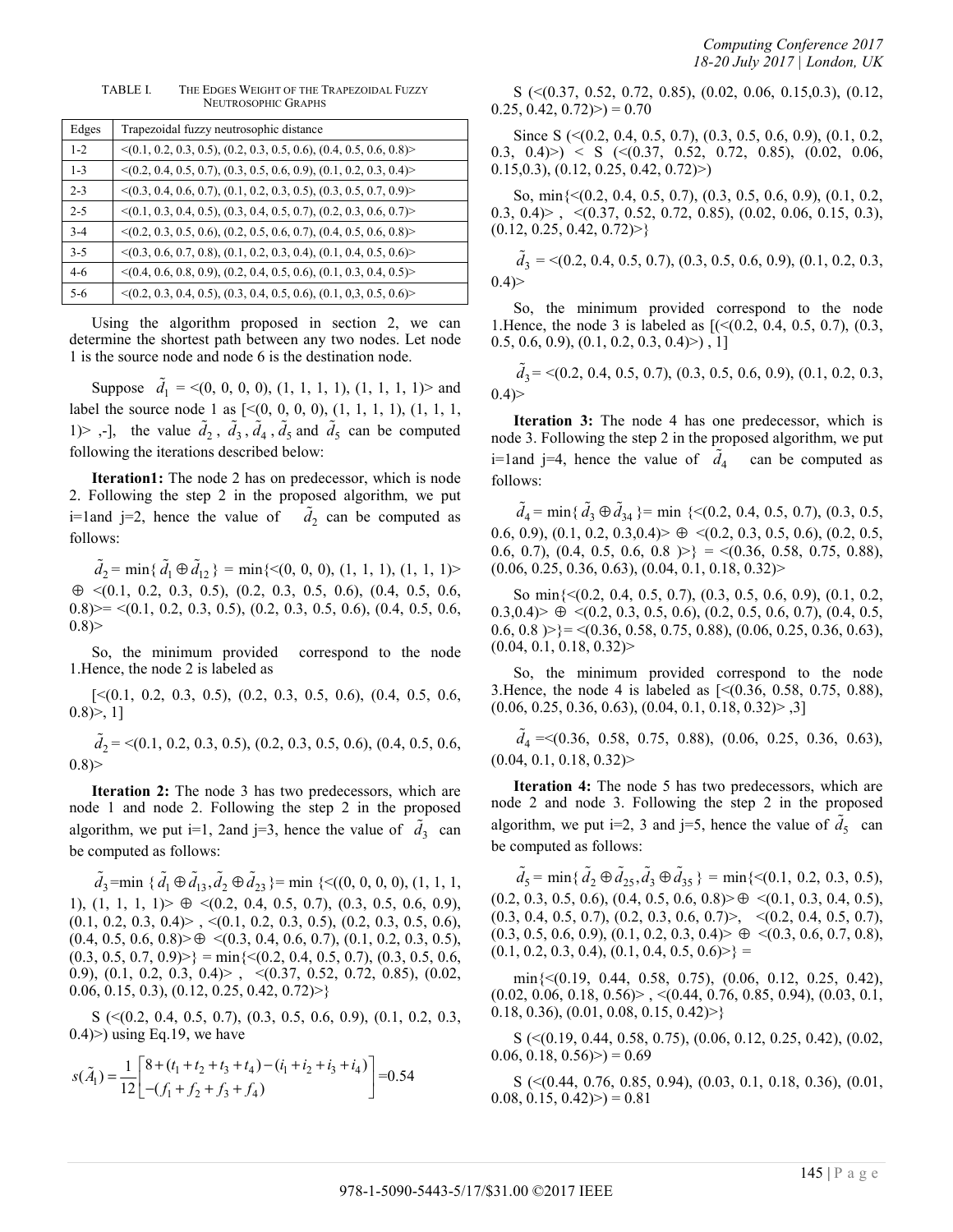Since S (<(0.19, 0.44, 0.58, 0.75), (0.06, 0.12, 0.25, 0.42),  $(0.02, 0.06, 0.18, 0.56)$  S ( $\leq$  (0.44, 0.76, 0.85, 0.94), (0.03, 0.1, 0.18, 0.36), (0.01, 0.08, 0.15, 0.42)>)

min{<(0.19, 0.44, 0.58, 0.75), (0.06, 0.12, 0.25, 0.42),  $(0.02, 0.06, 0.18, 0.56)$  >  $, \leq (0.44, 0.76, 0.85, 0.94)$ ,  $(0.03, 0.1, 0.03, 0.1)$ 0.18, 0.36),  $(0.01, 0.08, 0.15, 0.42)$ 

 $=$  <(0.19, 0.44, 0.58, 0.75), (0.06, 0.12, 0.25, 0.42), (0.02,  $0.06, 0.18, 0.56$ 

So, the minimum provided correspond to the node 2. Hence, the node 5 is labeled as  $\lceil \leq (0.19, 0.44, 0.58, 0.75) \rceil$ ,  $(0.06, 0.12, 0.25, 0.42), (0.02, 0.06, 0.18, 0.56)$ , 2]

 $\tilde{d}_5$  = <(0.19, 0.44, 0.58, 0.75), (0.06, 0.12, 0.25, 0.42),  $(0.02, 0.06, 0.18, 0.56)$ 

**Iteration 5:** The node 6 has two predecessors, which are node 4 and node 5. Following the step 2 in the proposed algorithm, we put i=4, 5 and j=6, hence the value of  $\tilde{d}_6$  can be computed as follows:

 $\tilde{d}_6$  = min{  $\tilde{d}_4 \oplus \tilde{d}_{46}, \tilde{d}_5 \oplus \tilde{d}_{56}$  }= min{<(0.36, 0.58, 0.75,0.88),  $(0.06, 0.25, 0.36, 0.63)$ ,  $(0.04, 0.1, 0.18, 0.32)$   $\oplus$  $\langle (0.4, 0.6, 0.8, 0.9), (0.2, 0.4, 0.5, 0.6), (0.1, 0.3, 0.4, 0.5) \rangle$ <(0.19, 0.44, 0.58, 0.75), (0.06, 0.12, 0.25, 0.42), (0.02, 0.06, 0.18, 0.56 $>\oplus$  <(0.2, 0.3, 0.4, 0.5), (0.3, 0.4, 0.5, 0.6), (0.1,  $0.5,0.3, 0.6$   $\geq$  = min{  $\leq$  (0.616, 0.832, 0.95, 0.98), (0.012, 0.1, 0.18, 0.37), (0.004, 0.03, 0.072, 0.16)>, <(0.352, 0.608, 0.748, 0.88), (0.018, 0.048, 0.125, 0.25), (0.002, 0.03, 0.054, 0.34)> }

S ( <(0.616, 0.832, 0.95, 0.98), (0.012, 0.1, 0.18, 0.37),  $(0.004, 0.03, 0.072, 0.16) > 0.87$ 

S (<(0.352, 0.608, 0.748, 0.88), (0.018, 0.048, 0.125, 0.25),  $(0.002, 0.03, 0.054, 0.34) > 0.81$ 

Since S (<(0.352, 0.608, 0.748, 0.88), (0.018, 0.048, 0.125, 0.25), (0.002, 0.03, 0.054, 0.34) >  $\langle \langle (0.616, 0.832, 0.95, 0.95, 0.95, 0.95, 0.95, 0.95, 0.95, 0.95, 0.95, 0.95, 0.95, 0.95, 0.95, 0.95, 0.95, 0.95, 0.95, 0.95, 0.95, 0.95, 0.95, 0.95, 0.95, 0.95, 0.95, 0.95, 0.95, 0.9$ 0.98), (0.012, 0.1, 0.18, 0.37), (0.004, 0.03, 0.072, 0.16)>)

min{<(0.616, 0.832, 0.95, 0.98), (0.012, 0.1, 0.18, 0.37),  $(0.004, 0.03, 0.072, 0.16)$ ,  $\langle (0.352, 0.608, 0.748, 0.88)$ ,  $(0.018, 0.048, 0.125, 0.25), (0.002, 0.03, 0.054, 0.34)$  = <(0.352, 0.608, 0.748, 0.88), (0.018, 0.048, 0.125, 0.25),  $(0.002, 0.03, 0.054, 0.34)$ 

 $\tilde{d}_6$  = <(0.352, 0.608, 0.748, 0.88), (0.018, 0.048, 0.125, 0.25), (0.002, 0.03, 0.054, 0.34)>

So, the minimum provided correspond to the node 5.Hence, the node 6 is labeled as [<(0.352, 0.608, 0.748, 0.88),  $(0.018, 0.048, 0.125, 0.25), (0.002, 0.03, 0.054, 0.34)$ 

Since the destination node of the proposed network is the node 6. Hence, the TrFN- shortest distance between source node 1 and destination node is <(0.352, 0.608, 0.748, 0.88), (0.018, 0.048, 0.125, 0.25), (0.002, 0.03, 0.054, 0.34)>

So, the TrFN-shortest path between the source node 1 and the destination node 6 can be determined using the following method:

The node 6 takes the label [<(0.352, 0.608, 0.748, 0.88), (0.018, 0.048, 0.125, 0.25), (0.002, 0.03, 0.054, 0.34)>, 5], which indicate that we are moving from node 5. The node 5 takes the label [<(0.19, 0.44, 0.58, 0.75), (0.06, 0.12, 0.25,0.42), (0.02, 0.06, 0.18, 0.56)>, 2] , which indicate that we are moving from node 2. The node 2 takes the label  $\lceil \leq (0.1, 1) \rceil$ 0.2, 0.3, 0.5), (0.2, 0.3, 0.5, 0.6), (0.4, 0.5, 0.6, 0.8)>, 1] which indicate that we are moving from node 1.So, joining all the provided nodes, we get the TrFN-shortest path between the source node 1 and the destination node 6. Hence the TrFNshortest path is given as follows:  $1\rightarrow 2\rightarrow 5\rightarrow 6$ 

Following the algorithm described in section 2, the computational results for finding the TrFN-shortest path from source node 1 to destination node 6 are summarized in table 2.

TABLE II. SUMMARIZE OF TRAPEZOIDAL FUZZY NEUTROSOPHIC DISTANCE AND SHORTEST PATH

| N<br>od<br>e   | $\tilde{d}_i$                                                                                   | shortest path<br>between the i-th<br>and 1st node |
|----------------|-------------------------------------------------------------------------------------------------|---------------------------------------------------|
| 2              | $\leq$ (0.1, 0.2, 0.3, 0.5), (0.2, 0.3, 0.5, 0.6), (0.4, 0.5,<br>0.6, 0.8                       | $1 \rightarrow 2$                                 |
| 3              | $\leq$ (0.2, 0.4, 0.5), (0.3, 0.5, 0.6), (0.1, 0.2, 0.3)>                                       | $1 \rightarrow 3$                                 |
| $\overline{4}$ | $\leq$ (0.36, 0.58, 0.75, 0.88), (0.06, 0.25, 0.36, 0.63),<br>(0.04, 0.1, 0.18, 0.32)           | $1 \rightarrow 3 \rightarrow 4$                   |
| 5              | $\leq$ (0.19, 0.44, 0.58, 0.75), (0.06, 0.12, 0.25, 0.42),<br>(0.02, 0.06, 0.18, 0.56)          | $1 \rightarrow 2 \rightarrow 5$                   |
| 6              | $\leq$ (0.352, 0.608, 0.748, 0.88), (0.018, 0.048,<br>$0.125, 0.25, (0.002, 0.03, 0.054, 0.34)$ | $1 \rightarrow 2 \rightarrow 5 \rightarrow 6$     |



Fig. 2. TrFN-shortest path from source node 1 to destination node 6

#### V. CONCLUSION

In this research paper, a new algorithm based on trapezoidal fuzzy neutrosophic numbers is presented for finding the shortest path problem in a network where the edges weight are represented by TrFNN. A numerical example is introduced to show the efficacy of the proposed algorithm. So in the next work, we plan to implement this approach practically.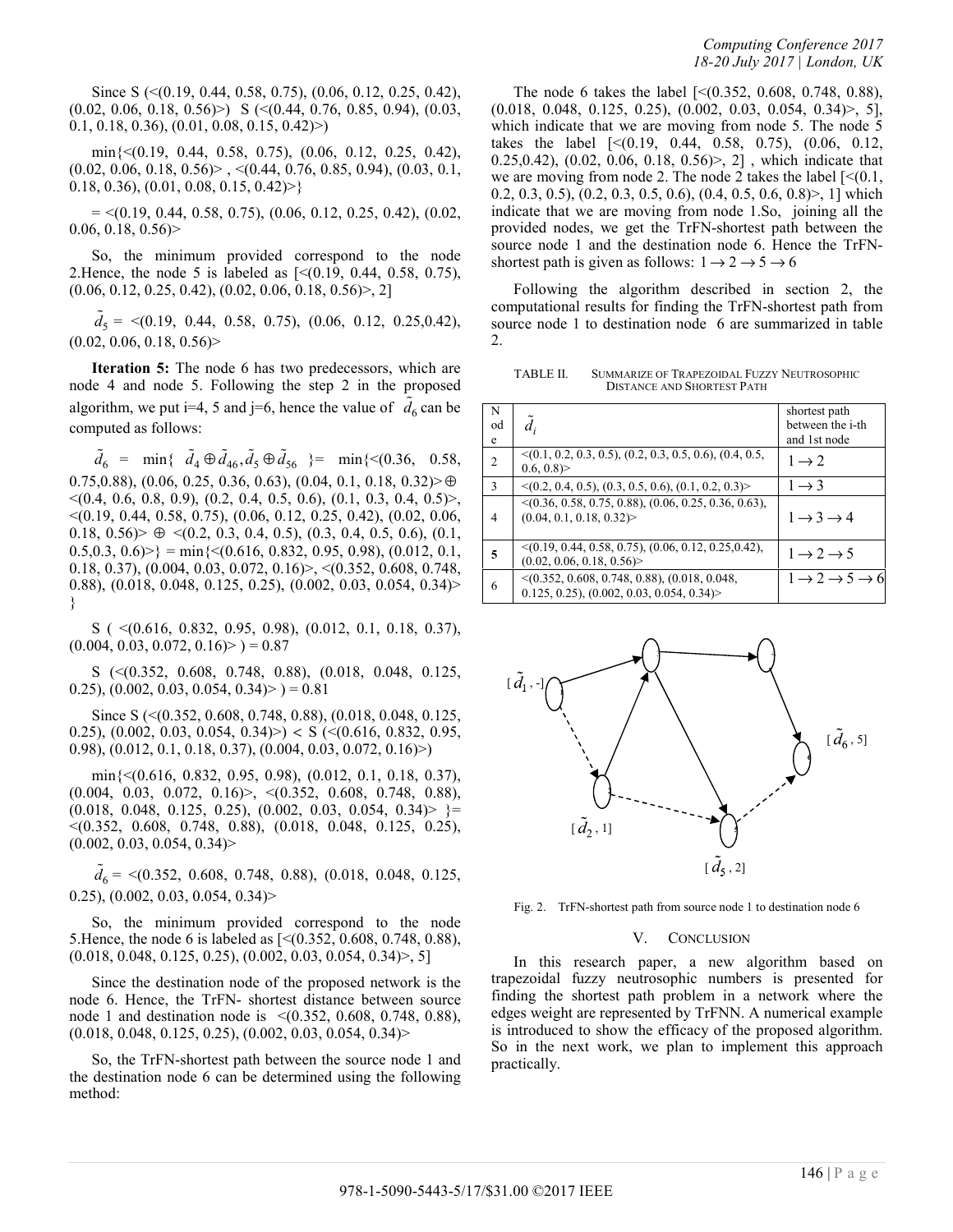#### ACKNOWLEDGMENT

The authors are very grateful to the chief editor and reviewers for their comments and suggestions, which is helpful in improving the paper.

#### **REFERENCES**

- [1] F. Smarandache, Neutrosophy. Neutrosophic Probability, Set, and Logic, ProQuest Information & Learning, Ann Arbor, Michigan, USA, 105 p., 1998.
- [2] F. Smarandache, A geometric interpretation of the neutrosophic set  $-A$ generalization of the intuitionistic fuzzy set, Granular Computing (GrC), 2011 IEEE International Conference, 2011, pp.602– 606 .
- [3] L. Zadeh, Fuzzy sets. Inform and Control, 8, 1965, pp.338-353
- [4] K. Atanassov, Intuitionistic fuzzy sets, Fuzzy Sets and Systems, vol. 20, 1986, pp. 87-96.
- [5] H. Wang, F. Smarandache, Y. Zhang, and R. Sunderraman, Single valued Neutrosophic Sets, Multisspace and Multistructure 4, 2010, pp. 410-413.
- [6] H.L. Yang, Z. L. Guo, Y. She and XLiao, On single valued neutrosophic relations, Journal of Intelligent & Fuzzy Systems 30, 2016, pp. 1045– 1056
- [7] M. Ali, and F. Smarandache, Complex Neutrosophic Set, Neural Computing and Applications, Vol. 25, 2016, pp.1-18.
- [8] J. Ye, Single-Valued Neutrosophic Minimum Spanning Tree and Its Clustering Method, Journal of Intelligent Systems 23(3), 2014, pp. 311– 324.
- [9] Deli, S. Yusuf, F. Smarandache and M. Ali, Interval valued bipolar neutrosophic sets and their application in pattern recognition, IEEE World Congress on Computational Intelligence 2016.
- [10] C. Liu, Interval neutrosophic fuzzy Stochastic multi-criteria decision making method based on MYCIN certainty factor and prospect theory, Rev. Téc.Ing.Univ.Zulia. Vol.39,N 10, 2016, pp.52-58.
- [11] K. Mandal and K. Basu, Improved similarity measure in neutrosophic environment and its application in finding minimum spanning tree, Journal of Intelligent & fuzzy Systems 31,2016, pp.1721-1730.
- [12] Deli and Y. Subas, A Ranking methods of single valued neutrosophic numbers and its application to multi-attribute decision making problems, International Journal of Machine Learning and Cybernetics, 2016, 1-14.
- [13] J. Ye, Single-Valued Neutrosophic similarity measures for multiple attribute decision making, Neutrosophic Sets and Systems, Vol1, 2014,pp.
- [14] P. Biswas, S. Pramanik and B. C. Giri, Cosine Similarity Measure Based Multi-attribute Decision-Making with Trapezoidal fuzzy Neutrosophic numbers, Neutrosophic sets and systems, 8, 2014, pp.47-57.
- [15] F. Smarandache, Neutrosophic Overset, Neutrosophic Underset, and Neutrosophic Offset. Similarly for Neutrosophic Over-/Under-/Off-Logic, Probability, and Statistics, 168 p., Pons Editions, Bruxelles, Belgique, 2016
- [16] P. Biswas, S. Pramanik and B. C. Giri, Aggregation of Triangular Fuzzy Neutrosophic Set Information and its Application to Multiattribute Decision Making, Neutrosophic sets and systems, 12, 2016, pp.20-40.
- [17] J. Ye. Trapezoidal fuzzy neutrosophic set and its application to multiple attribute decision making. Neural Computing and Applications, 2014. DOI 10.1007/s00521-014-1787-6.
- [18] S. Broumi, M. Talea, A. Bakali, F. Smarandache, Single Valued Neutrosophic Graphs, Journal of New Theory, N 10, 2016, pp. 86-101.
- [19] S. Broumi, M. Talea, A. Bakali, F. Smarandache, On Bipolar Single Valued Neutrosophic Graphs, Journal of New Theory, N11, 2016, pp.84-102.
- [20] S. Broumi, M. Talea, A. Bakali, F. Smarandache, Interval Valued Neutrosophic Graphs, Critical Review, XII, 2016. pp.5-33.
- [21] S. Broumi, A. Bakali, M, Talea, and F, Smarandache, Isolated Single Valued Neutrosophic Graphs. Neutrosophic Sets and Systems, Vol. 11, 2016, pp.74-78
- [22] S. Broumi, F. Smarandache, M. Talea and A. Bakali, An Introduction to Bipolar Single Valued Neutrosophic Graph Theory. Applied Mechanics and Materials, vol.841,2016, 184-191.
- [23] S. Broumi, M. Talea, F. Smarandache and A. Bakali, Single Valued Neutrosophic Graphs: Degree, Order and Size. IEEE International Conference on Fuzzy Systems (FUZZ), 2016, pp. 2444-2451.
- [24] F. Smarandache, Refined Literal Indeterminacy and the Multiplication Law of Sub-Indeterminacies, Neutrosophic Sets and Systems, Vol. 9, 2015, pp.58.63.
- [25] F. Smarandache, Types of Neutrosophic Graphs and neutrosophic AlgebraicStructures together with their Applications in Technology," seminar, Universitatea Transilvania din Brasov, Facultatea de Design de Produs si Mediu, Brasov, Romania 06 June 2015.
- [26] S. Broumi, F. Smarandache, M. Talea and A. Bakali, Decision-Making Method Based On the Interval Valued Neutrosophic Graph, Future Technologie, 2016, IEEE, pp. 44-50.
- [27] S. Broumi, F. Smarandache, M. Talea and A. Bakali, Operations on Interval Valued Neutrosophic Graphs, chapter in book- New Trends in Neutrosophic Theory and Applications- Florentin Smarandache and Surpati Pramanik (Editors), 2016, pp. 231-254. ISBN 978-1-59973-498- 9
- [28] F. Smarandache: Symbolic Neutrosophic Theory (Europanova asbl, Brussels, 195 p., Belgium 2015.
- [29] W. B. Vasantha Kandasamy, K. Ilanthenral and F.Smarandache: Neutrosophic Graphs: A New Dimension to Graph Theory Kindle Edition, 2015.
- [30] Ngoor and M. M. Jabarulla, Multiple Labeling Approach For Finding shortest Path with Intuitionstic Fuzzy Arc Length, International Journal of Scientific and Engineering Research,V3,Issue 11,pp.102-106,2012.
- [31] P.K. De and Amita Bhinchar. Computation of Shortest Path in a fuzzy network. International journal computer applications. 11(2), 2010, pp. 0975-8887.
- [32] D. Chandrasekaran, S. Balamuralitharan and K. Ganesan, A Sortest Path Lenght on A Fuzzy Network with Triangular Intuitionistic Fuzzy Number, ARPN Journal of Engineering and Applied Sciences, Vol 11, N 11, 2016, pp.6882-6885.
- [33] Anuuya and R.Sathya, Type -2 fuzzy shortest path, International Journal of Fuzzy Mathematical Archive , vol 2, 2013, pp.36-42.
- [34] Kumar, and M. Kaur, Solution of fuzzy maximal flow problems using fuzzy linear programming. World Academy of Science and Technology. 87: 28-31, (2011).
- [35] P. Jayagowri and G. G. Ramani, Using Trapezoidal Intuitionistic Fuzzy Number to Find Optimized Path in a Network, Volume 2014, Advances in Fuzzy Systems, 2014, 6 pages.
- [36] Kumar and M. Kaur, A New Algorithm for Solving Shortest Path Problem on a Network with Imprecise Edge Weight, Applications and Applied Mathematics, Vol. 6, Issue 2, 2011, pp. 602 – 619.
- [37] G. Kumar, R. K. Bajaj and N . Gandotra, "Algorithm for shortest path problem in a network with interval valued intuitionistic trapezoidal fuzzy number, Procedia Computer Science 70, 2015, pp.123-129.
- [38] V. Anuuya and R.Sathya, Shortest path with complement of type -2 fuzzy number, Malya Journal of Matematik , S(1), 2013, pp.71-76.
- [39] S. Majumdar and A. Pal, Shortest Path Problem on Intuitionistic Fuzzy Network, Annals of Pure and Applied Mathematics, Vol. 5, No. 1, November 2013, pp. 26-36.
- [40] S. Broumi, A. Bakali, M. Talea and F. Smarandache and P.K, Kishore Kumar, Shortest Path Problem on Single Valued Neutrosophic Graphs, 2017 International Symposium on Networks, Computers and Communications (ISNCC) , in press
- [41] S. Broumi, A. Bakali, T. Mohamed, F. Smarandache and L. Vladareanu, Shortest Path Problem Under Triangular Fuzzy Neutrosophic Information, 2016 10th International Conference on Software, Knowledge, Information Management & Applications (SKIMA),2016,pp.169-174.
- [42] S. Broumi, A. Bakali, M. Talea, F. Smarandache and M. Ali, Shortest Path Problem under Bipolar Neutrosphic Setting, Applied Mechanics and Materials, Vol. 859, 2016, pp 59-66.